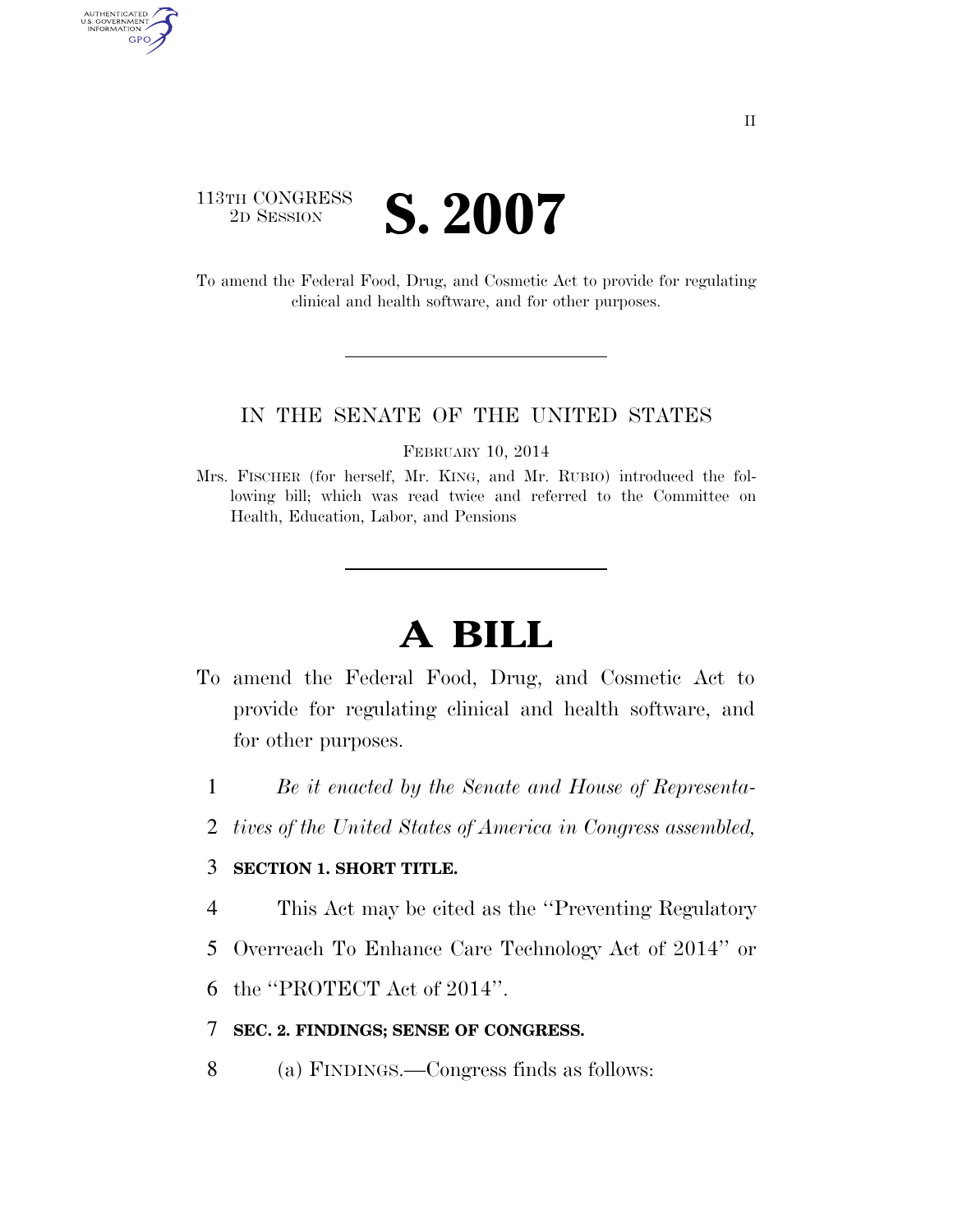(1) The mobile health and mobile application economy was created in the United States and is now being exported globally, with the market ex-4 pected to exceed  $$26,000,000,000$  by 2017. (2) The United States mobile application econ- omy is responsible for nearly 500,000 new jobs in the United States.

 (3) Consumer health information technologies, including smart phones and tablets, have the poten- tial to transform health care delivery through re- duced systemic costs, improved patient safety, and better clinical outcomes.

 (4) Clinical and health software innovation cy- cles evolve and move faster than the existing regu-latory approval processes.

 (5) Consumers and innovators need a new risk- based framework for the oversight of clinical and health software that improves on the framework of the Food and Drug Administration.

 (6) A working group convened jointly by the Food and Drug Administration, the Federal Com- munications Commission, and the Office of the Na- tional Coordinator for Health Information Tech- nology identified in a report that there are several major barriers to the effective regulation of health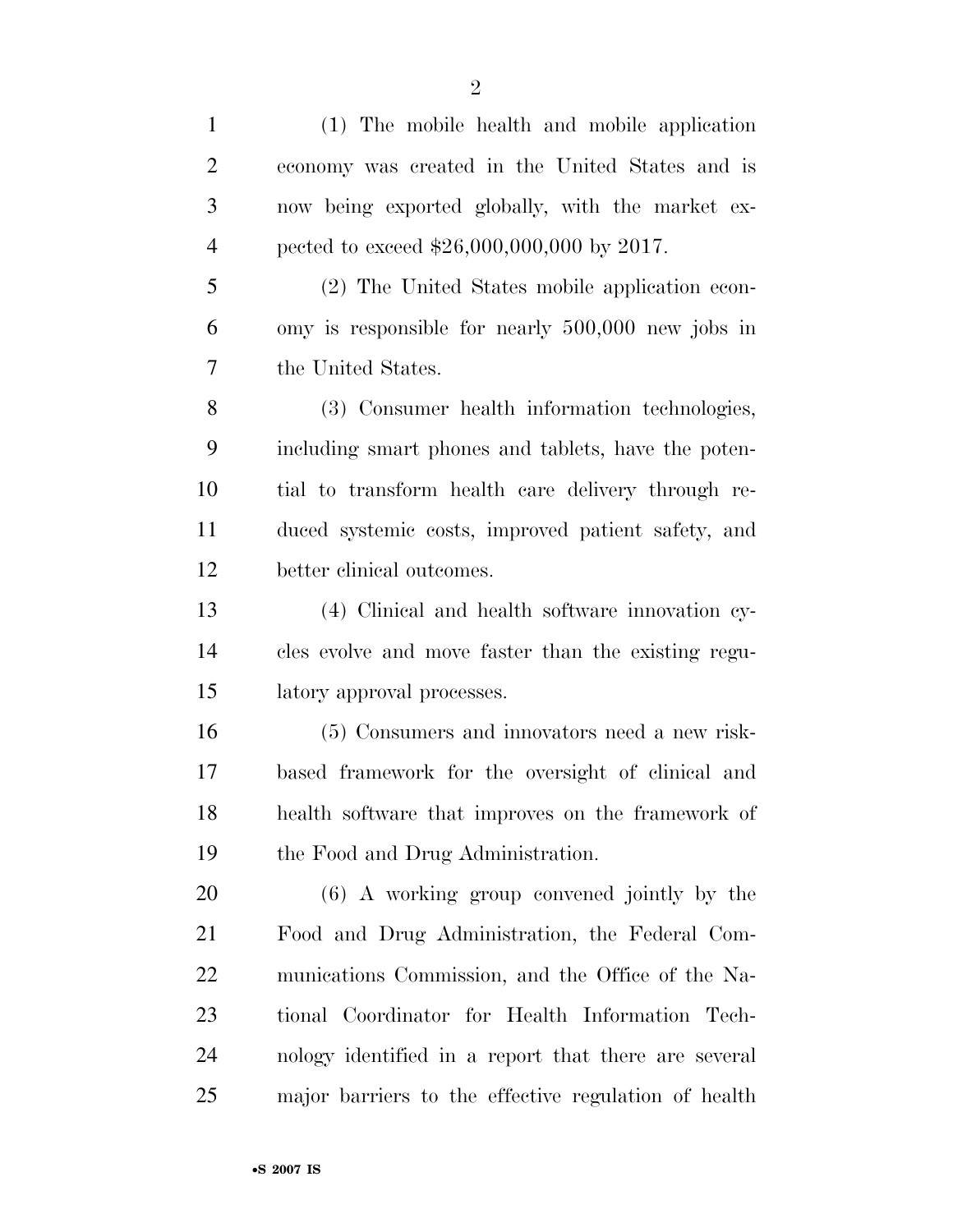information technology that cannot be alleviated without changes to existing law.

 (b) SENSE OF CONGRESS.—It is the sense of Con-gress that—

 (1) the President and Congress must intervene to facilitate interagency coordination across regu- lators that focuses agency efforts on fostering health information technology and mobile health innovation while better protecting patient safety, improving health care, and creating jobs in the United States;

 (2) the President and the Congress should work together to develop and enact legislation that estab- lishes a risk-based regulatory framework for such clinical software and health software that reduces regulatory burdens, fosters innovation, and, most importantly, improves patient safety;

 (3) The National Institute of Standards and Technology should be the Federal agency that has oversight over technical standards used by clinical software; and

 (4) The National Institute of Standards and Technology, in collaboration with the Federal Com- munications Commission, the National Patient Safe- ty Foundation, and the Office of the National Coor-dinator for Health Information Technology, should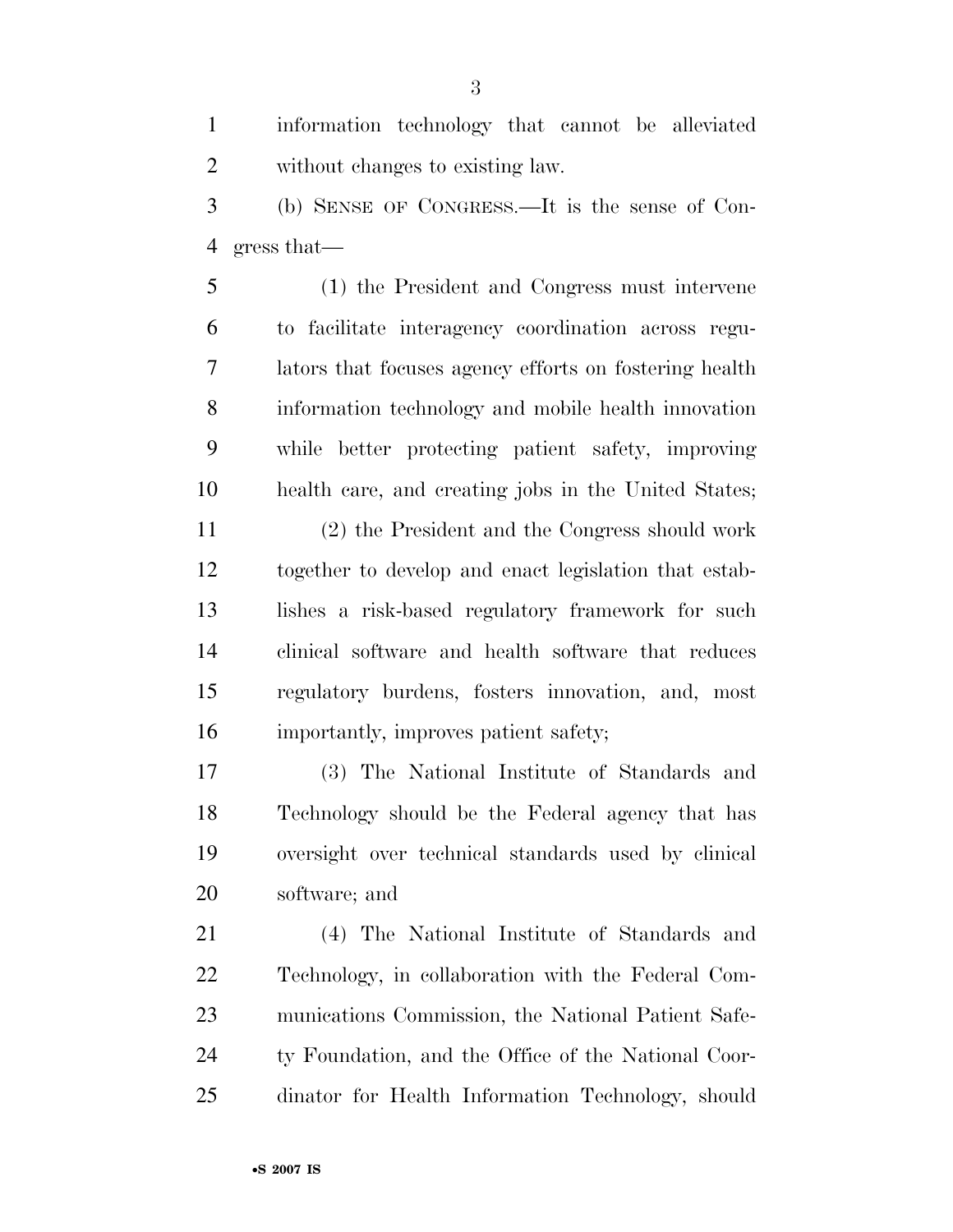work on next steps, beyond current oversight efforts, regarding health information technology, such as col- laborating with nongovernmental entities to develop certification processes and to promote best practice standards.

#### **SEC. 3. CLINICAL SOFTWARE AND HEALTH SOFTWARE.**

 (a) DEFINITIONS.—Section 201 of the Federal Food, Drug, and Cosmetic Act (21 U.S.C. 321) is amended by adding at the end the following:

 ''(ss)(1) The term 'clinical software' means clinical decision support software or other software (including any associated hardware and process dependencies) intended for human or animal use that—

- ''(A) captures, analyzes, changes, or presents patient or population clinical data or information and may recommend courses of clinical action, but does not directly change the structure or any func-18 tion of the body of man or other animals; and
- 19  $\langle G \rangle$  is intended to be marketed for use only by a health care provider in a health care setting.

21 ''(2) The term 'health software' means software (in- cluding any associated hardware and process depend-encies) that is not clinical software and—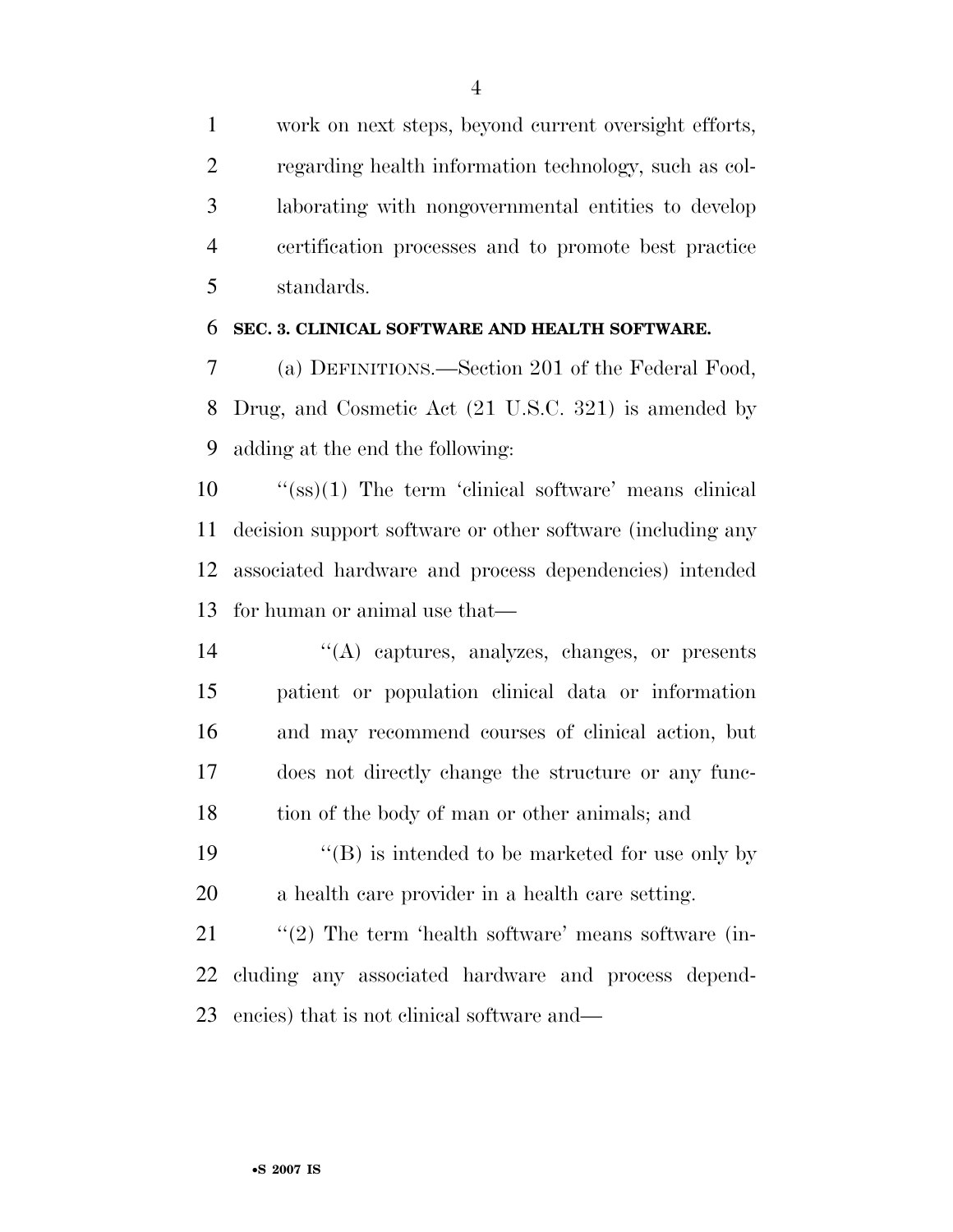| $\mathbf{1}$   | $\lq\lq$ that captures, analyzes, changes, or pre-      |
|----------------|---------------------------------------------------------|
| $\overline{2}$ | sents patient or population clinical data or informa-   |
| 3              | tion;                                                   |
| $\overline{4}$ | $\lq\lq(B)$ that supports administrative or oper-       |
| 5              | ational aspects of health care and is not used in the   |
| 6              | direct delivery of patient care; or                     |
| 7              | "(C) whose primary purpose is to act as a plat-         |
| 8              | form for a secondary software, to run or act as a       |
| 9              | mechanism for connectivity, or to store data.           |
| 10             | "(3) The terms 'clinical software' and 'health soft-    |
| 11             | ware' do not include software—                          |
| 12             | "(A) that is intended to interpret patient-spe-         |
| 13             | cific device data and directly diagnose a patient or    |
| 14             | user without the intervention of a health care pro-     |
| 15             | vider;                                                  |
| 16             | "(B) that conducts analysis of radiological or          |
| 17             | imaging data in order to provide patient-specific di-   |
| 18             | agnostic and treatment advice to a health care pro-     |
| 19             | vider;                                                  |
| 20             | $\lq\lq$ (C) whose primary purpose is integral to the   |
| 21             | function of a drug or device; or                        |
| 22             | "(D) that is a component of a device.".                 |
| 23             | (b) PROHIBITION.—Subchapter A of chapter $V$ of the     |
| 24             | Federal Food, Drug, and Cosmetic Act (21 U.S.C. 351)    |
| 25             | et seq.) is amended by adding at the end the following: |